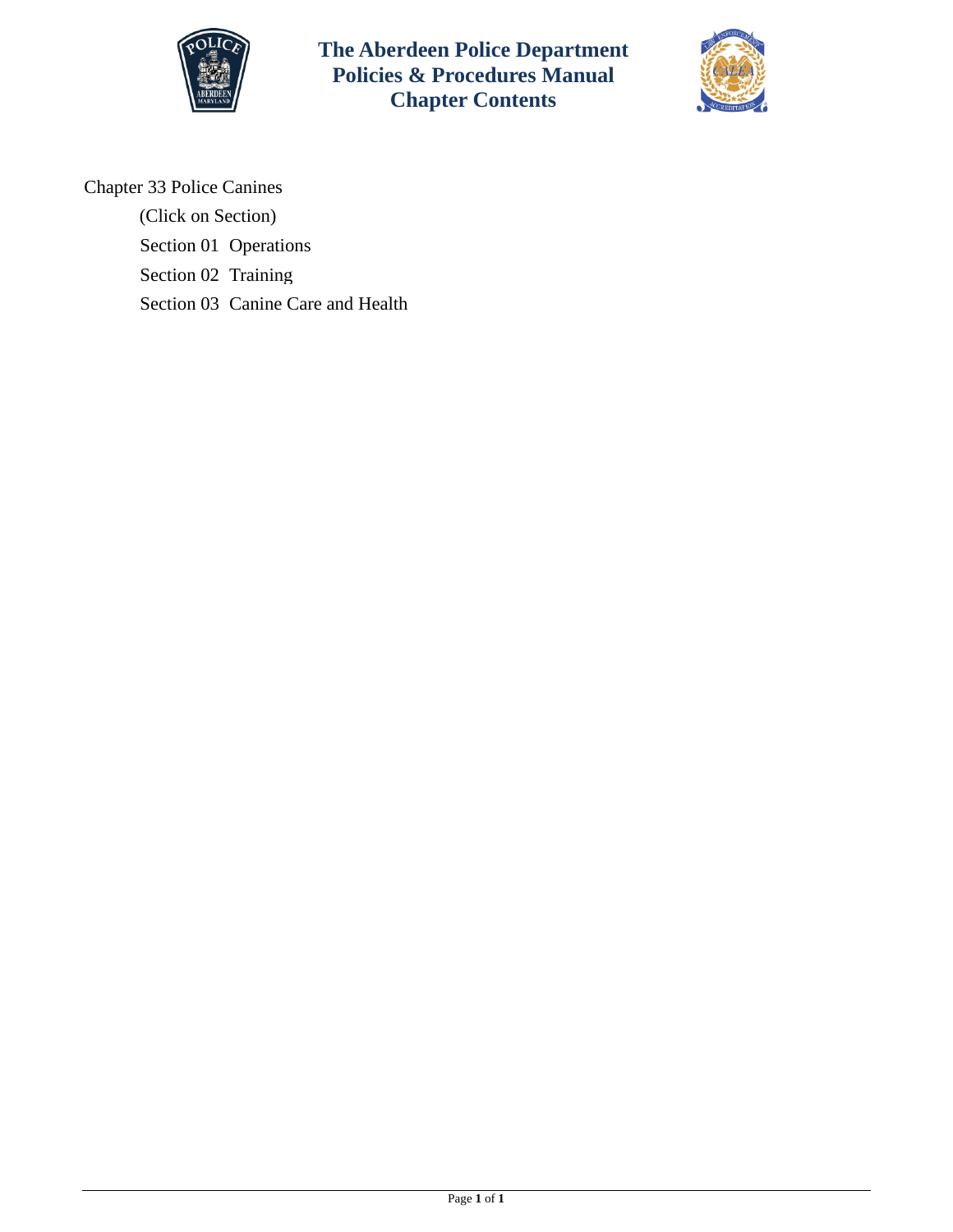



<span id="page-1-0"></span>Chapter 33 Police Canines GO 17-004, 01/18/2017

Section 01 Operations Supersedes None

## **A. Policy**

- 1. The Aberdeen Police Department will appoint officers as Canine Handlers and will utilize specially trained Canines to protect and enhance the quality of life for the citizens and visitors to our community.
- 2. A Police Canine Team will to respond to critical incidents.
- 3. All Canines assigned to Canine Handlers are the property of the City of Aberdeen.

## **B. Definitions**

- 1. **Police Canine (K9) –** A trained Canine (working dog) recognized for its ability to serve the law enforcement community and aid officers in their law enforcement duties.
- 2. **Canine Handler –** An Officer always charged with the responsibility of using a Canine in the performance of his/her duties and attending to that Canine.
- 3. **Canine Coordinator –** A Canine Handler assigned to oversee the administration, training, education, and operations of the Canine teams.
- 4. **Canine Team –** one Canine and one Canine Handler.
- 5. **Canine Supervisor** A Supervisor, appointed by the Chief of Police, to oversee Canine Unit operations.
- 6. **Cross-Trained Canine –** A Canine trained to perform multiple functions, such as routine patrol operations; tracking, and/or detecting explosives or drugs; locating articles.
- 7. **Dog Bite** Any injury or wound inflicted by the mouth of a Canine, whether accidently or intentionally, to a human being. A breaking, tearing or puncturing of the victim's skin need not be present to be considered a dog bite, as long as there is a visual indication as to where the Canine inflicted the wound (e.g., bruise, teeth, impression, etc)
- 8. **Off Lead** The condition when there is no physical attachment or connection between the Canine and the Canine Handler.
- 9. **On Lead** The condition when there is a physical attachment or connection between the Canine and the Canine Handler by means of a chain, rope, strap, etc. for purpose of control and restraint.
- 10. **Alert (Positive Alert)** The Canine exhibits behavior indicating it recognizes a scent, such as an explosive or drug.
- 11. **No Alert (Negative Alert)** The Canine does not alert.

## **C. Conditions of Use** (41.1.4a)

- 1. Officers may use Canines for legitimate law enforcement purposes only.
- 2. Officers may request Canine teams to accomplish the following missions, which may include but are not limited to:
	- a. Detect, locate and apprehend criminal offenders who attempt to elude and resist apprehension.
	- b. Search buildings and enclosed areas for suspected criminals.
	- c. Track fleeing criminals or lost persons.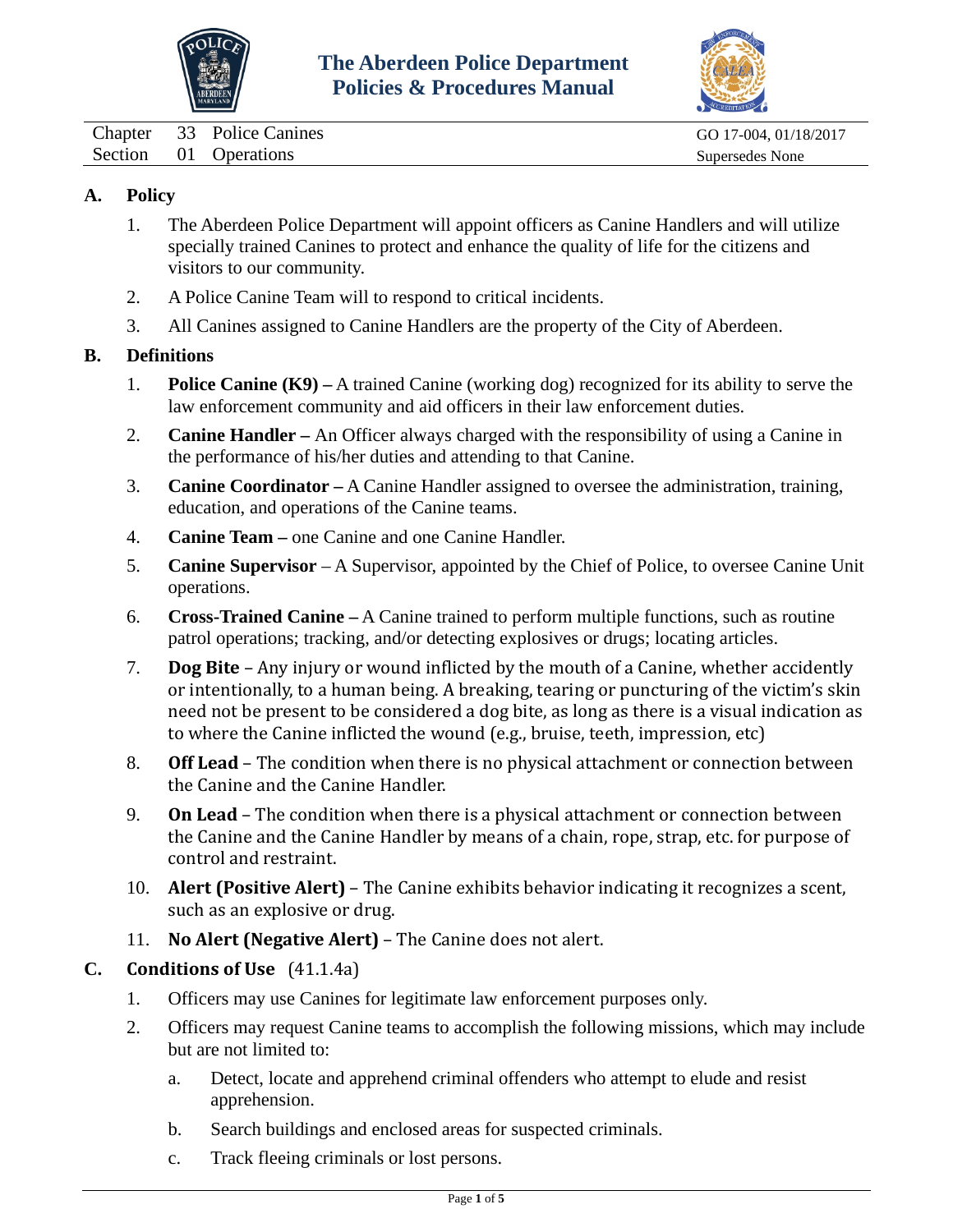



|         |                                                                                                                                                                                                                                                  |                                                                                                                                                  | ABERDEE<br><b>LARVEAN</b> | <b>Policies &amp; Procedures Manual</b>                                                                                                                                            |                       |  |  |  |  |
|---------|--------------------------------------------------------------------------------------------------------------------------------------------------------------------------------------------------------------------------------------------------|--------------------------------------------------------------------------------------------------------------------------------------------------|---------------------------|------------------------------------------------------------------------------------------------------------------------------------------------------------------------------------|-----------------------|--|--|--|--|
| Chapter |                                                                                                                                                                                                                                                  | 33                                                                                                                                               |                           | <b>Police Canines</b>                                                                                                                                                              | GO 17-004, 01/18/2017 |  |  |  |  |
| Section |                                                                                                                                                                                                                                                  | 01                                                                                                                                               |                           | Operations                                                                                                                                                                         | Supersedes None       |  |  |  |  |
|         |                                                                                                                                                                                                                                                  | d.                                                                                                                                               |                           | Provide a strong psychological deterrent for the criminal element.                                                                                                                 |                       |  |  |  |  |
|         |                                                                                                                                                                                                                                                  | e.                                                                                                                                               |                           | Detect and locate CDS, explosives, and articles.                                                                                                                                   |                       |  |  |  |  |
|         |                                                                                                                                                                                                                                                  | f.                                                                                                                                               |                           | Crowd control:                                                                                                                                                                     |                       |  |  |  |  |
|         |                                                                                                                                                                                                                                                  |                                                                                                                                                  | 1)                        | To establish perimeter control in potentially disruptive situations such as crime<br>scene preservations, etc.                                                                     |                       |  |  |  |  |
|         |                                                                                                                                                                                                                                                  |                                                                                                                                                  | 2)                        | To maintain order at potentially disruptive public gatherings and to assist in<br>gaining control of a disorderly group.                                                           |                       |  |  |  |  |
|         |                                                                                                                                                                                                                                                  | g.                                                                                                                                               |                           | Provide community policing services by attending and participating in scheduled<br>community events.                                                                               |                       |  |  |  |  |
| D.      |                                                                                                                                                                                                                                                  | <b>Authority of the Canine Handler (41.1.4a)</b>                                                                                                 |                           |                                                                                                                                                                                    |                       |  |  |  |  |
|         | 1.                                                                                                                                                                                                                                               | The Canine Handler has the final authority in deciding when to deploy a Canine.                                                                  |                           |                                                                                                                                                                                    |                       |  |  |  |  |
|         | 2.                                                                                                                                                                                                                                               | The Canine Handler will be in charge of the search area and direct other personnel to aid<br>him/her in the search, when the Canine is deployed. |                           |                                                                                                                                                                                    |                       |  |  |  |  |
| E.      |                                                                                                                                                                                                                                                  | <b>On Call Status</b>                                                                                                                            |                           |                                                                                                                                                                                    |                       |  |  |  |  |
|         | 1.                                                                                                                                                                                                                                               | All Canine Handlers are subject to being called out during off-duty hours except when<br>Handlers are on sick or vacation leave.                 |                           |                                                                                                                                                                                    |                       |  |  |  |  |
|         | 2.                                                                                                                                                                                                                                               | Canine Handlers will be compensated for time worked.                                                                                             |                           |                                                                                                                                                                                    |                       |  |  |  |  |
| F.      |                                                                                                                                                                                                                                                  | <b>Call-out Procedures</b>                                                                                                                       |                           |                                                                                                                                                                                    |                       |  |  |  |  |
|         | 1.                                                                                                                                                                                                                                               | The Supervisor, the Division Commander, or above, will approve the use of an off-duty<br>Canine. (41.1.4a)                                       |                           |                                                                                                                                                                                    |                       |  |  |  |  |
|         | 2.                                                                                                                                                                                                                                               |                                                                                                                                                  |                           | The approving Supervisor or designee will contact directly the appropriate Canine team.                                                                                            |                       |  |  |  |  |
| G.      |                                                                                                                                                                                                                                                  | <b>Arrest &amp; Apprehension Procedures</b>                                                                                                      |                           |                                                                                                                                                                                    |                       |  |  |  |  |
|         | 1.<br>A Canine may be used to apprehend an individual if the Canine Handler has probable cause<br>to believe that the individual has either committed or is about to commit a criminal offence,<br>and if any of the following conditions exist: |                                                                                                                                                  |                           |                                                                                                                                                                                    |                       |  |  |  |  |
|         |                                                                                                                                                                                                                                                  | a.                                                                                                                                               |                           | There is a reasonable belief that the individual poses an immediate threat of<br>violence or serious harm to the public, another law enforcement officer or the<br>Canine Handler. |                       |  |  |  |  |
|         |                                                                                                                                                                                                                                                  | b.                                                                                                                                               |                           | The individual is resisting arrest and the use of the Canine is necessary to                                                                                                       |                       |  |  |  |  |

- overcome the resistance.
- c. The individual is concealed in an area where entry by other than the Canine would pose a threat to the safety of law enforcement officers or the public.
- 2. The Canine Handler will evaluate each situation and carefully consider all available information known at the time of the incident prior to utilizing a Canine for the apprehension of an individual. Such information includes but is not limited to the following: (41.1.4a)
	- a. The individual's estimated age
	- b. The nature and severity of the offense
	- c. The potential danger to the public and/or other law enforcement officers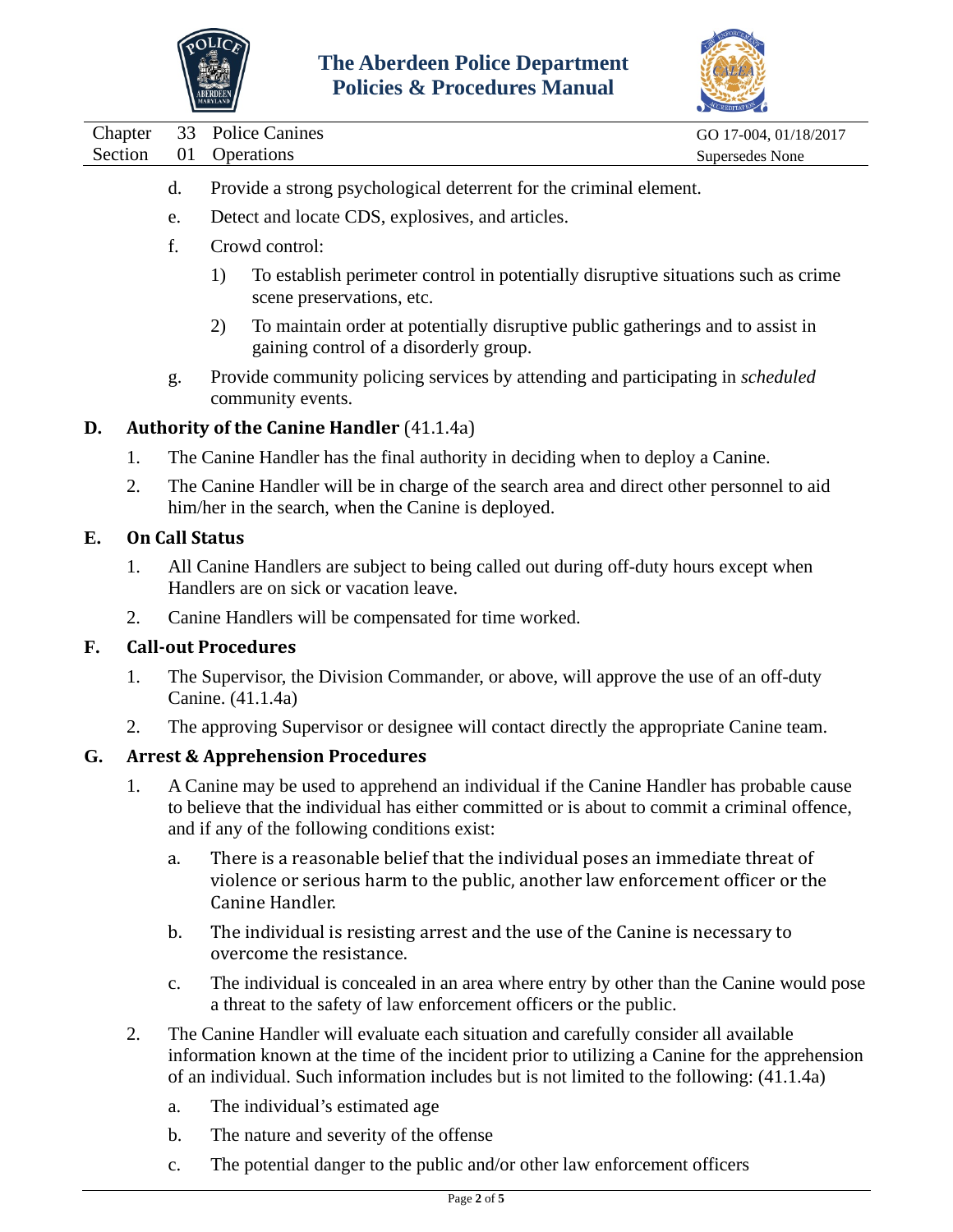

÷



| Chapter | 33                                                                                                                                                                                                               | <b>Police Canines</b>                                                                                                                                                                                                               | GO 17-004, 01/18/2017 |  |  |  |  |
|---------|------------------------------------------------------------------------------------------------------------------------------------------------------------------------------------------------------------------|-------------------------------------------------------------------------------------------------------------------------------------------------------------------------------------------------------------------------------------|-----------------------|--|--|--|--|
| Section | 01                                                                                                                                                                                                               | Operations                                                                                                                                                                                                                          | Supersedes None       |  |  |  |  |
|         | d.                                                                                                                                                                                                               | The potential danger to the Canine or the Canine Handler                                                                                                                                                                            |                       |  |  |  |  |
|         | e.                                                                                                                                                                                                               | The degree of resistance shown by the offender                                                                                                                                                                                      |                       |  |  |  |  |
|         | f.                                                                                                                                                                                                               | The potential for escape if a Canine is not used                                                                                                                                                                                    |                       |  |  |  |  |
|         | g.                                                                                                                                                                                                               | The potential for injury to the public and or other law enforcement officers if a Canine<br>is not used.                                                                                                                            |                       |  |  |  |  |
| 3.      | If a Canine Handler makes an arrest and the suspect is injured, the Handler will notify the<br>Supervisor, Canine Supervisor, and Canine Coordinator as soon as possible.                                        |                                                                                                                                                                                                                                     |                       |  |  |  |  |
| 4.      | A Canine will not be used until a proper announcement has been given in a loud and clear<br>voice example: "POLICE K9, come out or the dog will be released".                                                    |                                                                                                                                                                                                                                     |                       |  |  |  |  |
|         | a.                                                                                                                                                                                                               | An exception to this warning is allowed in those circumstances when such warning<br>would increase the risk of injury to the Canine Handler or another law enforcement<br>officer.                                                  |                       |  |  |  |  |
|         | b.                                                                                                                                                                                                               | To allow the suspect an opportunity to surrender, and innocent persons to exit the area,<br>the Handler will allow a reasonable amount of time after the announcement.                                                              |                       |  |  |  |  |
| 5.      |                                                                                                                                                                                                                  | Only under emergency conditions will another Handler or Officer command the Canine.                                                                                                                                                 |                       |  |  |  |  |
| Н.      | <b>Building Searches</b>                                                                                                                                                                                         |                                                                                                                                                                                                                                     |                       |  |  |  |  |
| 1.      | A Canine will be used to search any location, believed to have a crime occurring, to preserve<br>life and safety of police officers.                                                                             |                                                                                                                                                                                                                                     |                       |  |  |  |  |
| 2.      |                                                                                                                                                                                                                  | A Canine will not be used until a proper announcement has been given in a loud and clear<br>voice example: "POLICE K9, come out or the dog will be released".                                                                       |                       |  |  |  |  |
|         | a.                                                                                                                                                                                                               | An exception to this warning is allowed in those circumstances when such warning<br>would increase the risk of injury to the Canine Handler or another law enforcement<br>officer.                                                  |                       |  |  |  |  |
|         | b.                                                                                                                                                                                                               | To allow the suspect an opportunity to surrender, and innocent persons to exit the area,<br>the Handler will allow a reasonable amount of time after the announcement.                                                              |                       |  |  |  |  |
| 3.      |                                                                                                                                                                                                                  | Only under emergency conditions will another Handler or Officer command the Canine.                                                                                                                                                 |                       |  |  |  |  |
| 4.      |                                                                                                                                                                                                                  | The Handler may commit two or more Canine teams to building searches when the Handler<br>determines that the area to be searched would necessitate more than one Canine team due to<br>the size of the area, number of floors, etc. |                       |  |  |  |  |
| 5.      | When a suspect is contained and presumed armed, a Canine will not be sent off lead into a<br>building, house or other confined area for apprehension purposes.                                                   |                                                                                                                                                                                                                                     |                       |  |  |  |  |
| 6.      |                                                                                                                                                                                                                  | Under such circumstances the on-scene Supervisor will contact the Negotiation Team.                                                                                                                                                 |                       |  |  |  |  |
|         | a.                                                                                                                                                                                                               | An exception to this rule may be made, by the Handler, to save the life of a law<br>enforcement officer or an innocent person.                                                                                                      |                       |  |  |  |  |
| I.      | <b>Tracking &amp; Searching Wooded Areas</b>                                                                                                                                                                     |                                                                                                                                                                                                                                     |                       |  |  |  |  |
| 1.      | A Canine will only be used to track lost or missing persons in life threatening situations<br>except when a Supervisor approves a non-life-threatening situation, subject to the Canine<br>Handler's discretion. |                                                                                                                                                                                                                                     |                       |  |  |  |  |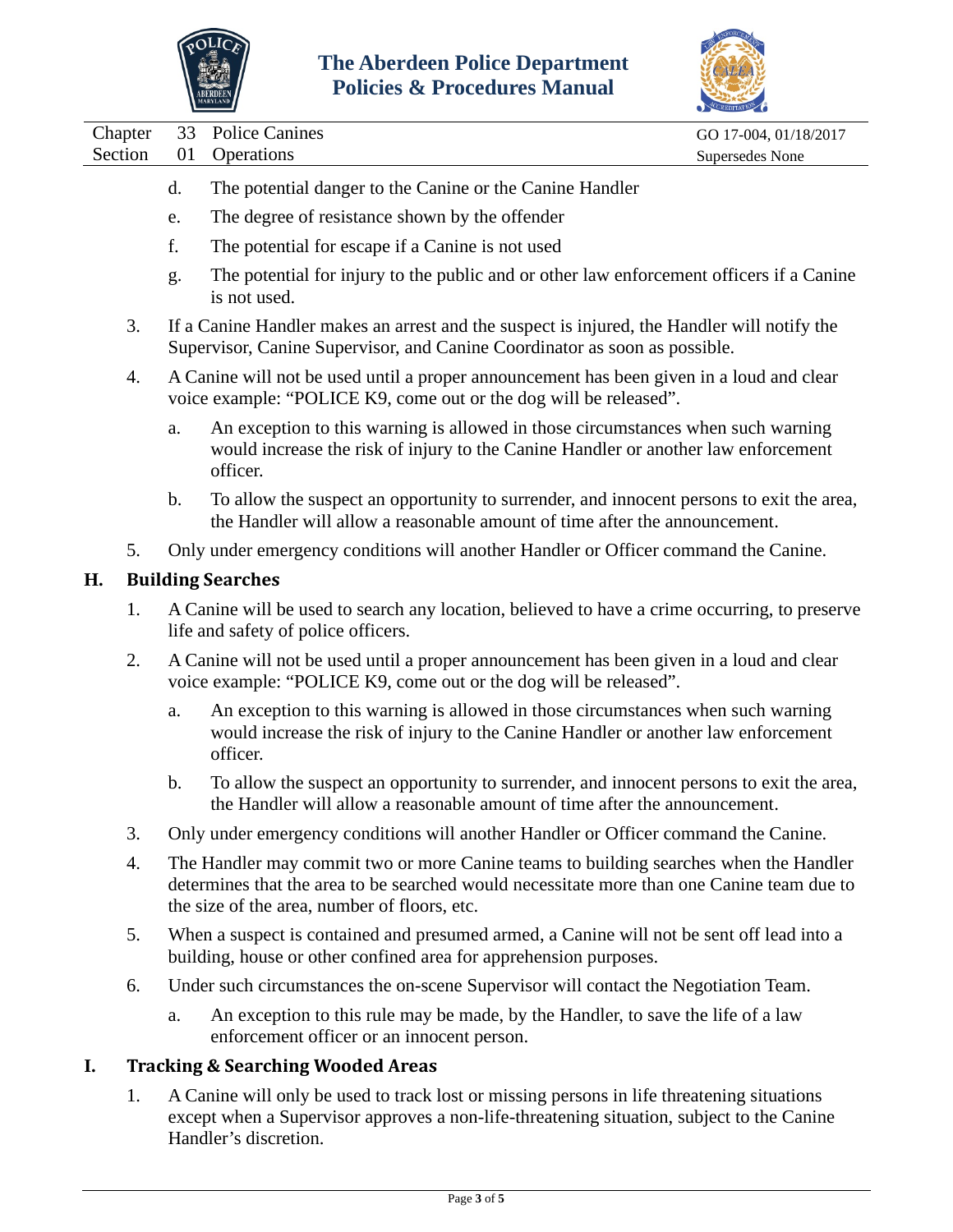



Chapter 33 Police Canines GO 17-004, 01/18/2017

- 2. A Canine may be used to track criminal suspects or locate evidence that has been abandoned or hidden in a specified area.
- 3. The Canine Handler will determine which personnel who will have access to the area being searched or will accompany the Canine team on trails.

## **J. CDS and Explosive Detection**

- 1. Canines trained in CDS or explosive detection may be used, appropriately, to:
	- a. Search or sniff buildings, vehicles, and other areas or items
	- b. Alert which will support probable cause for a search or to obtain a search warrant
	- c. Assist in the search for controlled dangerous substances during the execution of a search warrant
	- d. Assist in drug education programs and demonstrations.
- 2. Canines trained in CDS or explosive detection will not be used to search a person.
- 3. The Canine may sniff only personal possessions after being removed from the person.
- 4. If a Canine alert causes the Handler to believe that a person may be in possession of CDS, the investigating officer will determine how to proceed with the investigation.
- 5. The Handler will have final approval to use a Canine for CDS or explosives detection.

# **K. Crowd Control**

- 1. A Canine team may respond as backup for crowd control but will not deploy the Canine at a peaceful demonstration.
- 2. A Canine team may be used to protect life or property during a riot or other major unlawful assembly, only with approval of a Lieutenant or above, after an order to disperse has been made and disregarded.

## **L. Public Demonstrations**

- 1. Canine teams will provide public demonstrations with approval of the Chief of Police.
- 2. The Canine Handler will determine the subject of each public demonstration, to maintain the safety of the Canine and the public.

## **M. Bite/Scratch Procedures**

- 1. Whenever a Canine has bitten or scratched an individual or is alleged to have bitten or scratched an individual, whether on- or off-duty, the Handler will offer medical attention by qualified medical personnel.
	- a. If the subject refuses medical attention document such refusal in the incident report and attempt to obtain their signature on a Form 145 - Medical Treatment Refusal Report.
	- b. Obtain color photographs of the affected area (the actual wound) after the wound is cleaned.
	- c. If the subject alleges that the injury is not visible, photograph the location of the affected area in the same manner as if an actual injury was sustained.
- 2. Notify the Supervisor, the Canine Supervisor, and Canine Coordinator as soon as possible.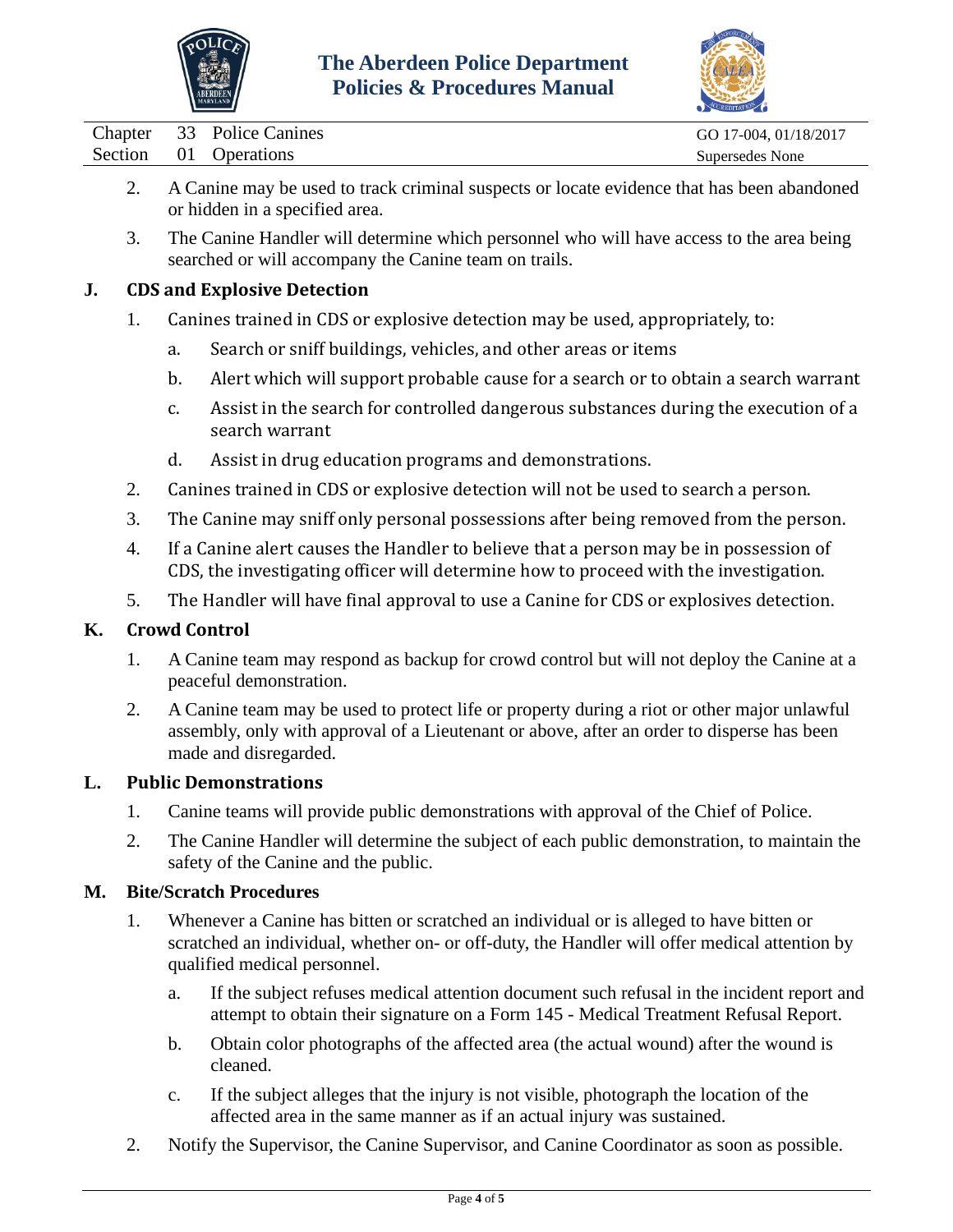



Chapter 33 Police Canines GO 17-004, 01/18/2017 Section 01 Operations Supersedes None

- 3. Interview possible
	- a. Suspects
	- b. Witnesses
	- c. EMS personnel
	- d. Hospital personnel
	- e. Other law enforcement officers
- 4. Attach the photographs and Rabies Vaccination Certification to the Incident Report.
- 5. The Canine Handler shall complete all required reports prior to the end of the shift.

## **N. Canine Vehicle**

- 1. Canine Handlers shall not transport detainees in a Canine vehicle.
- 2. Canine Handlers may allow a ride-along only with approval of the Supervisor.

### **O. Recordkeeping**

- 1. Canine Officers shall submit to the Canine Coordinator all original Unit Records as soon as completed:
	- a. Canine Use of Force forms
	- b. Canine Training Requests
	- c. Canine Stat Sheets
	- d. Canine Training Records
	- e. Canine Procurements forms/equipment requests
- 2. The Canine Coordinator shall maintain original unit records and will submit copies of Form 144-K9 Training Records to the Sr. Administrative Specialist.
- 3. Unit records may include but may not be limited to:
	- a. Form 144 K9 Training Record
	- b. Form 142 Explosive K9 Activity Sheet
	- c. Form 143 CDS K9 Activity Sheet
	- d. Animal Bite
	- e. Training aids records
	- f. Canine Use of Force Report
	- g. Training Requests
	- h. Procurement Forms/Equipment Requests

### **P. Inspections**

1. The Canine Supervisor will inspect the Canine Coordinator's records at least once a year.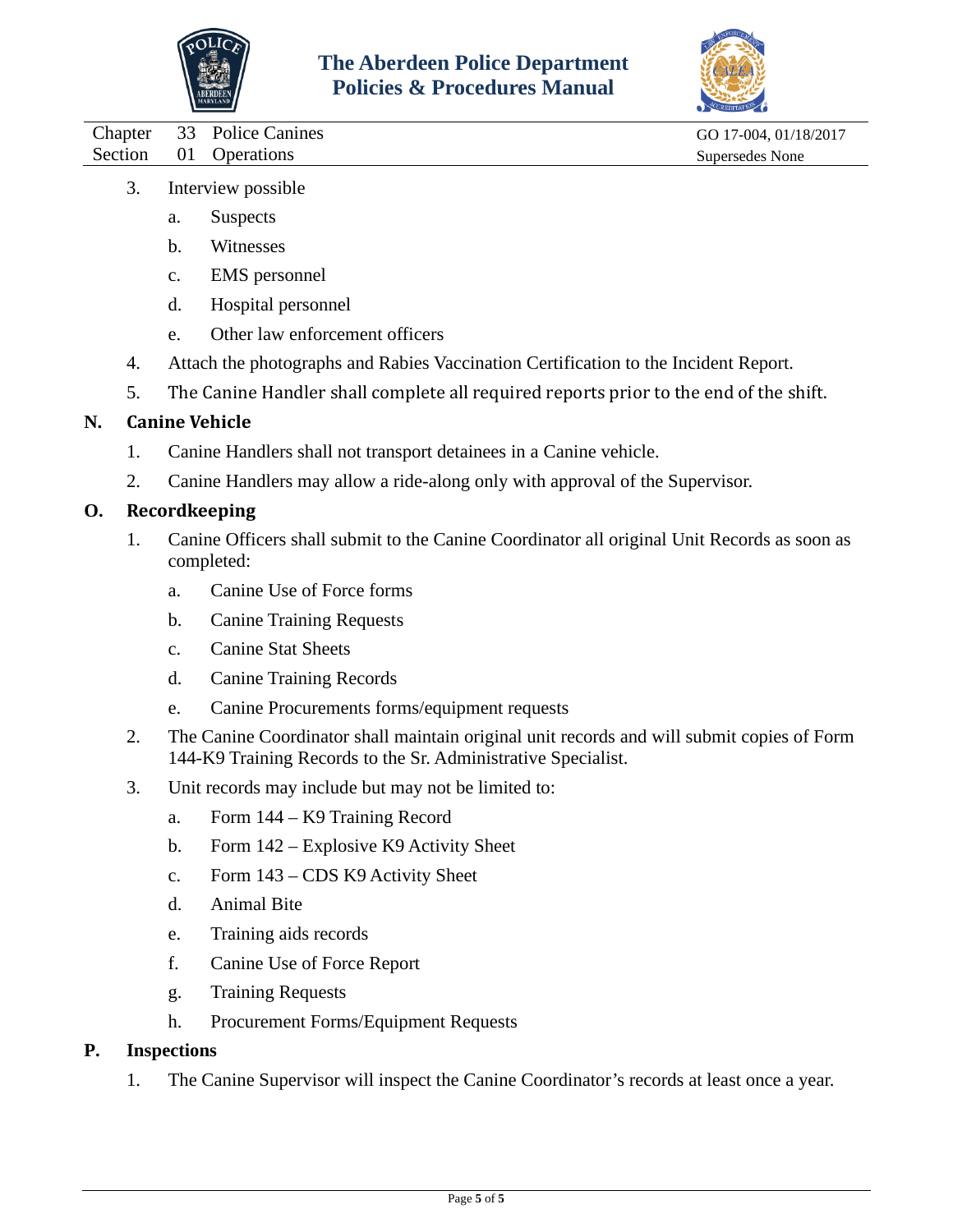



<span id="page-6-0"></span>Chapter 33 Police Canines Go 18-024, 03/29/2018 Section 02 Training Supersedes 14-072

## **A. Policy**

- 1. Department Canines are certified through an accepted agency or vendor approved by the Chief of Police.
- 2. The Canine will be registered with the Maryland Department of State Police.
- 3. Department Canine Teams use controlled substances (CDS); explosive substances, real and pseudo, as training aids for required training of Detection Canines.

#### **B. Maintenance Training**

- 1. Each Canine team will complete a minimum of sixteen (16) hours of maintenance training each month according to MPCTC standards. (41.1.4b)
- 2. The Supervisor may approve a change of the monthly requirement of in-service hours, on a case by case basis, still meeting MPCTC standards, documented on a Form 37.
- 3. The Canine Handler will maintain all K9 Training Records (form 144).

#### **C. Procurement of CDS and Explosives Canine Training Aids**

- 1. The Canine Handler who trains and/or evaluates CDS/Explosive Substance Detection Canines is responsible to obtain CDS and explosive substances.
- 2. The Canine Handler shall obtain prior written authorization and approval from the Supervisor for releasing training aids from the Property room and/or purchasing training aids from an outside source.
	- a. Outside sources might include:
		- 1) DEA,
		- 2) ATF, or
		- 3) Other Source Procurement
- 3. CDS Evidence Procurement
	- a. The Canine Handler shall submit a request through the chain of command*.*
	- b. The Evidence Custodian shall release the CDS or other property according to Releasing or Disposing Property procedures*.*

#### **D. Storage and Security of CDS and Explosives Used as Training Aids** (84.1.4)

- 1. Canine Handlers shall not leave CDS and explosives unsecured.
- 2. The Supervisor and Canine Handler, only, shall have access to training aids and the storage unit.
- 3. Canine Handlers shall secure CDS and explosives in a designated, Department-approved secured, storage locker.
- 4. Canine Handlers may store training aids in portable designated, Department-approved secured, storage containers in the trunks of Canine vehicles.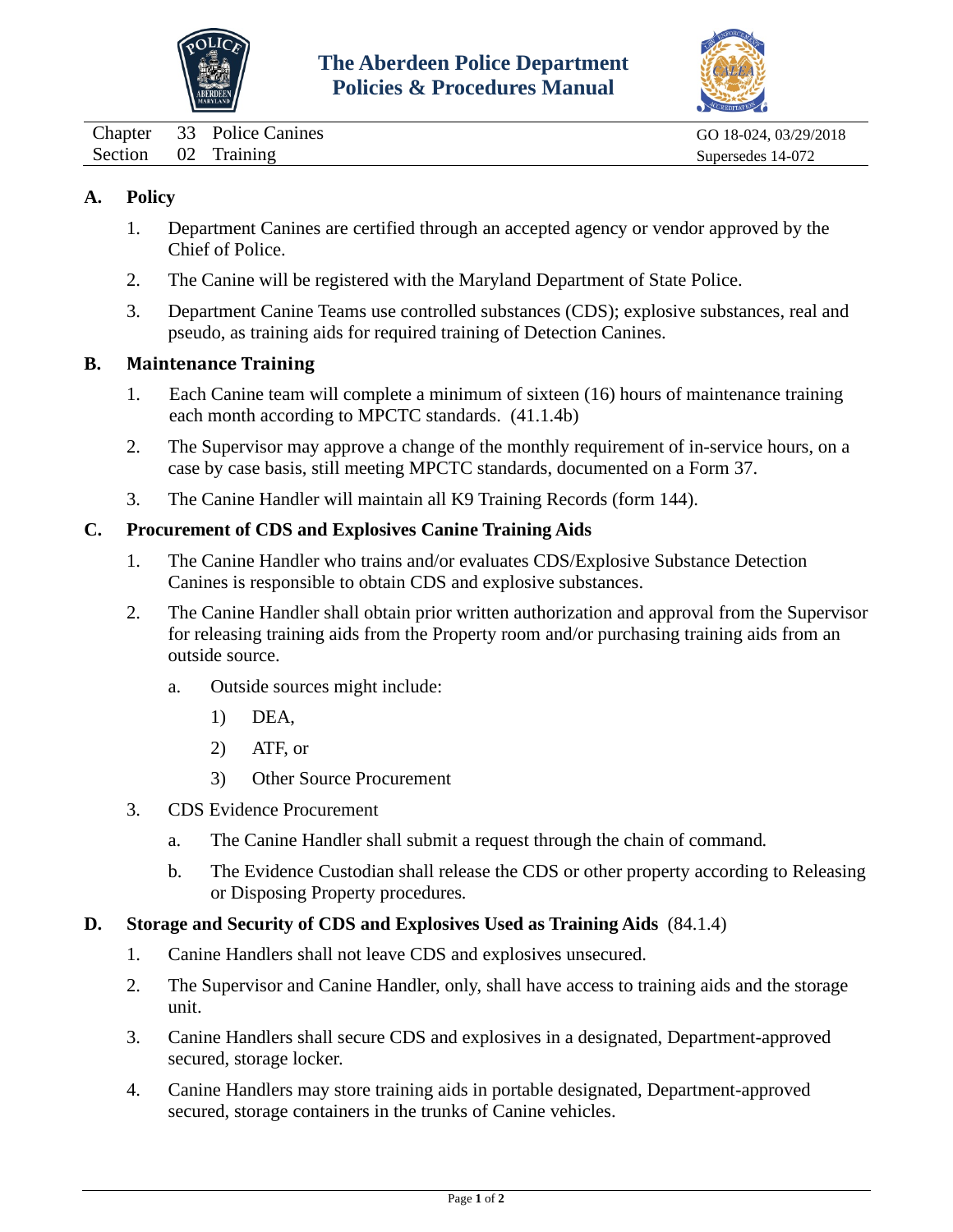



Chapter 33 Police Canines GO 18-024, 03/29/2018<br>Section 02 Training Supersedes 14-072 02 Training Supersedes 14-072

### **E. Tracking Training Equipment and Substances**

- 1. The Canine Handler shall maintain a check-in/check-out log removed from the storage locker, indicating:
	- a. Name and ID of officer
	- b. Date and time checked out of storage unit
	- c. Date and time checked back into storage unit
	- d. Initial & ID of Supervisor

#### **F. Loss or Damage**

- 1. The Canine Handler shall document in an incident report if the real drugs or explosives are damaged, or a known loss occurs during the training session.
- 2. The Supervisor will be notified immediately if the Canine Handler has experienced a loss of drugs/explosives through a training accident.
- 3. The Supervisor shall conduct an inspection of all the training drugs/explosives assigned to the affected Canine handler as soon as possible.
	- a. The Supervisor will weigh and document all of the training aids and to accurately determine amounts of the training aids were lost.

#### **G. Quarterly Accounting of Training Equipment and Substances**

- 1. The Supervisor and the Canine Handler shall audit equipment and aids, other than CDS, and record findings in an *Inspection Record*.
- 2. The Evidence Custodian and the Canine Handler shall weigh and inventory the CDS and explosives at least quarterly and shall document status of equipment and findings of natural loss in an *Inspection Record*.

#### **H. Returning Substances to CDS Property Room**

1. The Canine Handler will follow CDS Property Room Procedures.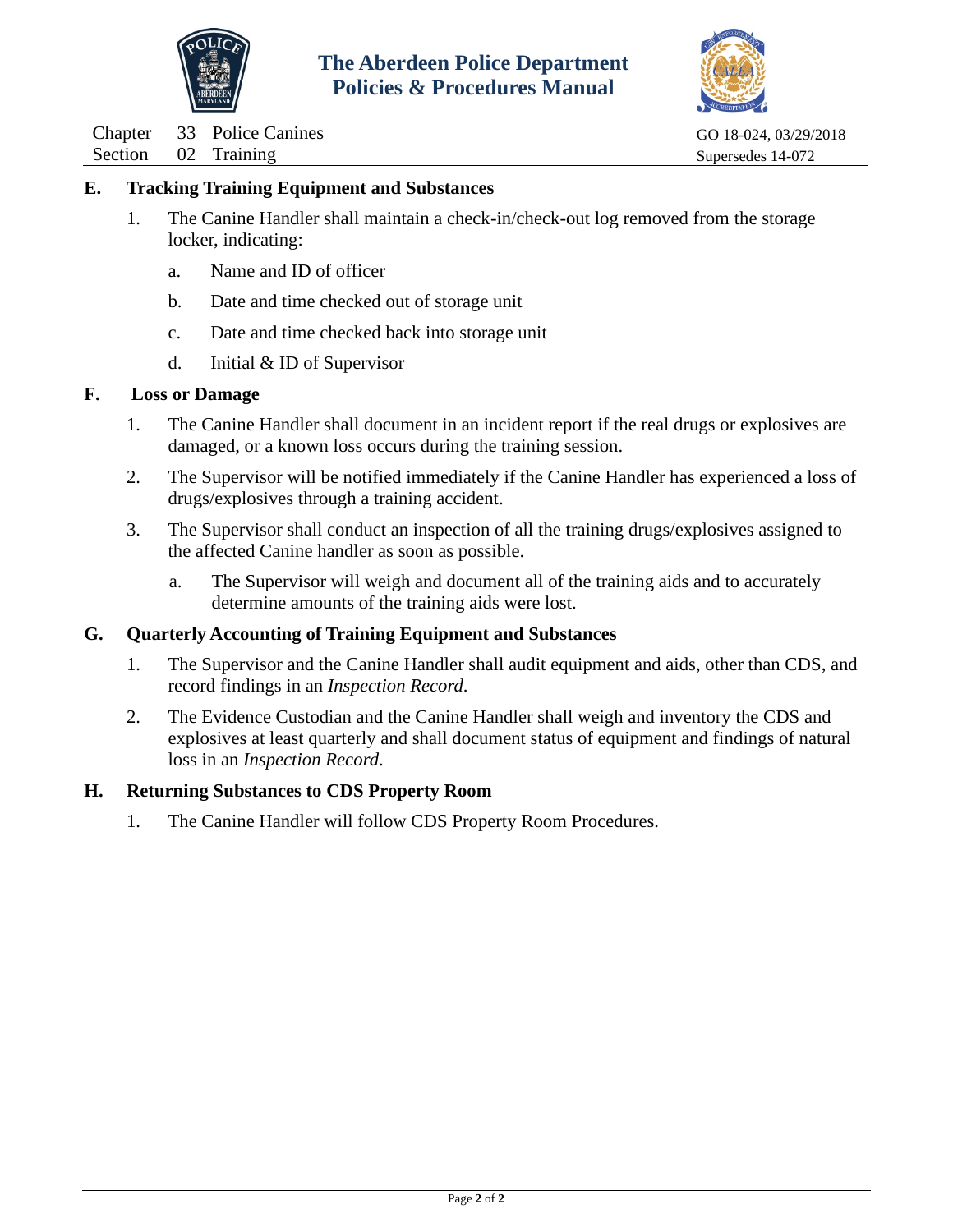



<span id="page-8-0"></span>Chapter 33 Police Canines Go 14-072, 08/18/2014 Section 03 Canine Care and Health Supersedes None

### **A. Policy** (41.1.4c)

1. Canine Handlers are responsible for the health, care and well-being of their assigned Canine(s) through proper maintenance of the vehicle and Canine home environment.

### **B. General Care and Housing**

- 1. Canine officers must maintain a residence with a clean indoor kennel or outdoor kennel that is issued by the Department.
- 2. A Canine Handler, who is on leave and not at his/her residence for three days or more, will house the Canine only at a specified kennel approved by the Canine Supervisor and Canine Coordinator.
- 3. A Canine Handler, who is on leave and not at his/her residence for fewer than three days, will house the Canine in the Department-issued kennel keeping the Canine separate from other pets and family members.
- 4. Household members will not remove the Canine from the Handler's property except in case of emergency.
- 5. Canine Handlers will be compensated for the "at home care" of their Canines—time spent on care, feeding, grooming, and other needs of the Canine—at the rate of one (1) hour per day, seven (7) days a week.
- **C. Food** (41.1.4d)
	- 1. Canine Handlers will submit Form 98 Uniform Procurement form for food as needed, to be purchased through a business approved by the Canine Supervisor.
	- 2. Canine Handlers or designees will purchase food with approval of the Chief of Police.

## **D. Equipment and Supplies Required for Canines** (41.1.4d)

- 1. A kennel will be provided for each Canine so that they may be housed separately from other pets and family members.
- 2. Equipment issued to each Handler may include but will not be limited to:
	- a. 1 leather 15ft lead
	- b. 1 30 ft lead
	- c. 1 harness
	- d. 1 slip collar
	- e. 1 6ft lead
	- f. 1 agitation collar
	- g. 1 muzzle
	- h. 1 leather collar
	- i. 1 bite sleeve
- j. Traffic lead
- k. 6ft x 8ft kennel
- l. Shock Collar
- m. 2 kong toys
- n. Jute tug
- o. Pinch Collar
- p. Food and water dishes
- q. Crate
- 3. Equipment may be modified according to the preference of the Handler and the Canine.